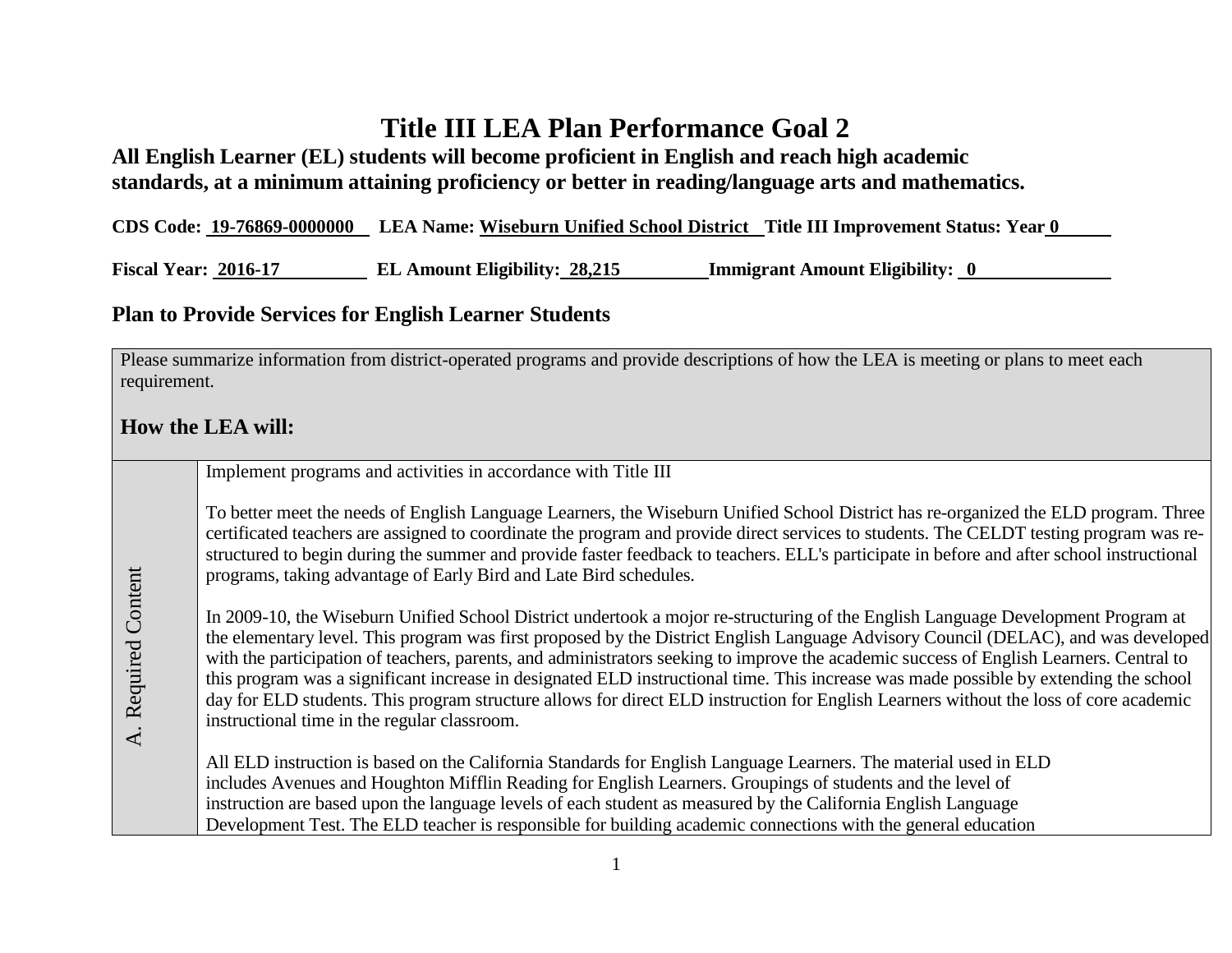teacher for each student.

In grades K-2, English Learners attend school during Early Bird or Late Bird time (Split Reading time), providing 200 minutes of additional instruction per week. In grades 3-5, students participate in a before-school program that provides 120 minutes per week of additional ELD instruction. The designated ELD instruction is provided by a credentialed teacher with specific expertise in the area of English language acquisition. The ELD teachers are also responsible for coordinating the services of instructional aides who support student learning in the ELD classroom (additional classified and certificated supplemental hours provided in part by \$23,215 in Title III funding for before-school and after-school ELD program). Services are also provided to students inside the classroom through scheduled push-in support from the ELD aides and teachers. ELD teachers are also responsible for coordinating all CELDT testing and monitoring the educational progress of each English Learner. This includes regular formal and informal meetings with each classroom teacher to discuss progress and suggest strategies for individual student success. The Wiseburn Unified School District provides high quality professional development for classroom teachers, principals, administrators, and other school or community-based personnel.

a. designed to improve the instruction and assessment of LEP children;

b. designed to enhance the ability of teachers to understand and use curricula, assessment measures, and instruction strategies for limited-English-proficient students;

c. based on scientifically based research demonstrating the effectiveness of the professional development in increasing children's English proficiency or substantially increasing the teachers' subject matter knowledge, teaching knowledge, and teaching skills;

d. Long term effects will result in positive and lasting impact on teacher performance in the classroom.

Professional development is provided by the district in the form of inservice training, workshops, and/or conferences to enhance the ability of teachers to understand and use instructional strategies for limited English proficient students. The district participates with neighboring districts to provide ongoing training for teachers and paraprofessionals based on scientifically sound, research demonstrated for effectiveness, in increasing knowledge and skills. The Wiseburn Unified School District is a grant partner with 3 other districts and Loyola Marymount University in building support for Long Term English Learners (STELLAR), Professional development for teachers is also provided through the Talking Teaching Foundation. Title III funding provides \$5,000 towards the contract with the Talking Teaching Foundation. The classroom teacher is responsible for providing integrated English Language support for English Learners and to use Specifically Designed Academic Instruction in English (SDAIE) to present core instruction. Our end result will be teachers and paraprofessionals that are able to infuse the best of research-based instructional methods in both designated and integrated ELD structures. This is in accordance with our work with Dr. Laurie Olsen and Reparable Harm through the Center for Equity for English Learners at Loyola Marymount University as part of the STELLAR grant.

Since the implementation of the re-structured ELD program, we have been encouraged by many signs of success. Attendance in the ELD program ran higher than 95%, indicating parental buy-in for the program. Parent surveys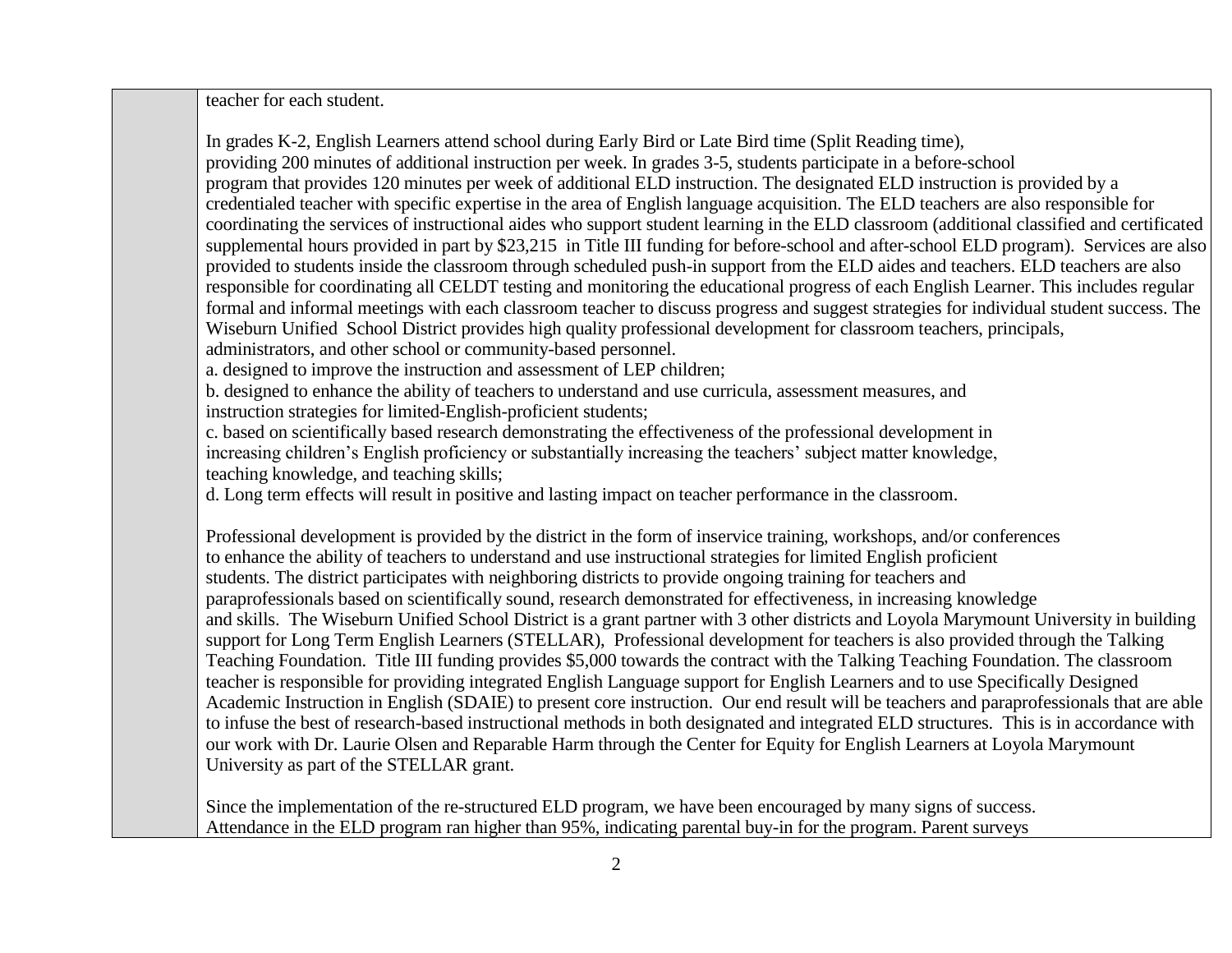indicate that parents of ELD students were highly supportive of the program. CELDT, STAR, and CAASPP results indicate higher rates of student academic success compared to state averages. During 20115-16,

Wiseburn staff continued to refine and improve the English Language Development program. The focus for this year will be to improve communication between the ELD teachers and the classroom teachers. A formal system for meeting to discuss individual ELD student progress has been put in place. At Dana Middle School, two additional sections of ELD have been added to the master schedule for 2016-17 to better differentiate instruction by CELDT level and to improve the transition experience for  $6<sup>th</sup>$  grade English Learners. Each English Learner receives a program of instruction in English Language Development (ELD) in order to develop proficiency in English as rapidly and effectively as possible.

The Wiseburn Unified School District is providing services to English Learners to ensure that they are acquiring English language proficiency and recouping any deficits that may have been incurred in other areas of the core curriculum. English Learners will achieve at a proficient level in core academic subjects. All EL students receive a research-based English Language Development program until they are reclassified. Reclassification occurs when a student has demonstrated English language proficiency comparable to that of the district's average native English speakers. In order to develop proficiency in English as rapidly and as effectively as possible, each English Learner receives a scheduled program of instruction in English Language Development that is appropriate for their identified levels of language proficiency. These lessons are based on the English Language Development Standards, adopted by the State of California Board of Education and the Wiseburn Unified School District Board of Trustees. ELD lessons are designed to promote English Learners' acquisition of listening, speaking, reading, and writing skills. Each English Learner with disabilities is assessed for English Language Development using accommodations, modifications, or alternate assessments for the CELDT if specified in the pupil's Individualized Education Program (IEP) or 504 Plan. The K-8 English Language Development Program adopted by the State of California Board of Education is embedded in the district adopted English Language Arts curriculum programs: Houghton Mifflin Reading for grades K-5 and Holt Literature and Language Arts for grades 6-8. The district's adopted supplemental ELD materials are the literature based programs Hampton Brown series "Avenues" and "Into English" (K-5) and "High Point" (6-8). Language Arts teachers are trained to use the correlation

guides for their appropriate grade level span. Each of these programs have been certified in California for providing high quality instruction based on scientifically-based research.

Use the subgrant funds to meet all accountability measures

The use of Title III funding supports student success on federal and state accountability measures. According to the most recent available accountability information, Wiseburn Unified School District is meeting Title III accountability measures: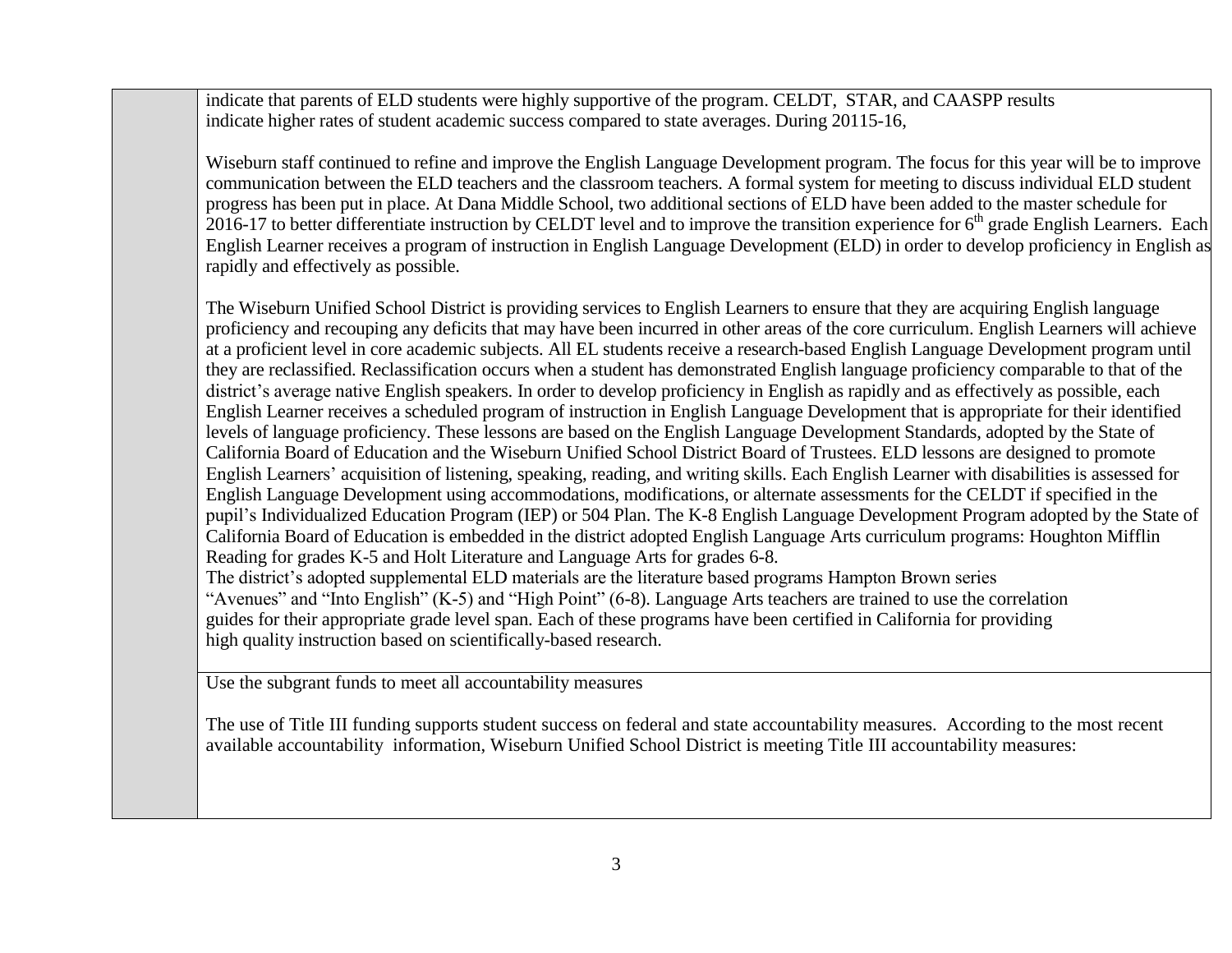### **AMAO 1 - Percentage of ELs Making Annual Progress in Learning English**

Number of 2014-15 Annual CELDT Takers: 251 Number with Required Prior CELDT Scores: 246 Percentage with Required Prior CELDT Scores: 98% Number in Cohort Meeting Annual Growth Target: 207 Percentage Meeting AMAO 1 in LEA: 84.1% 2014-15 Target: 60.5%

## **AMAO 2 - Percentage of ELs Attaining the English Proficient Level on the CELDT**

#### **Less than 5 Years Cohort**

Number of 2014-15 English Learners in Cohort: 261 Number in Cohort Attaining the English Proficient Level: 157 Percentage in Cohort Attaining the English Proficient Level: 60.2% 2014-15 Target: 24.2%

#### **5 Years or More Cohort**

Number of 2014-15 English Learners in Cohort: 51 Number in Cohort Attaining the English Proficient Level: 38 Percentage in Cohort Attaining the English Proficient Level: 74.5% 2014-15 Target: 50.9%

### **AMAO 3 - Adequate Yearly Progress for EL Student Group at the LEA Level**

**Participation Rate for English Learner Student Group**

English-Language Arts/Literacy: 99% Mathematics: 100%

Hold the school sites accountable

Each site principal is accountable for the success of the English Learner program. The program is monitored though the English Learner Advisory Council (ELAC), in coordination with the District English Learner Advisory Council (DELAC). Student performance data is compiled in a data warehouse through the Schoolzilla program and reviewed to determine program strengths and weaknesses. Principals hold classroom teachers and ELD specialists accountable for student performance. Principals and teachers work with instructional aides to ensure quality support for all students.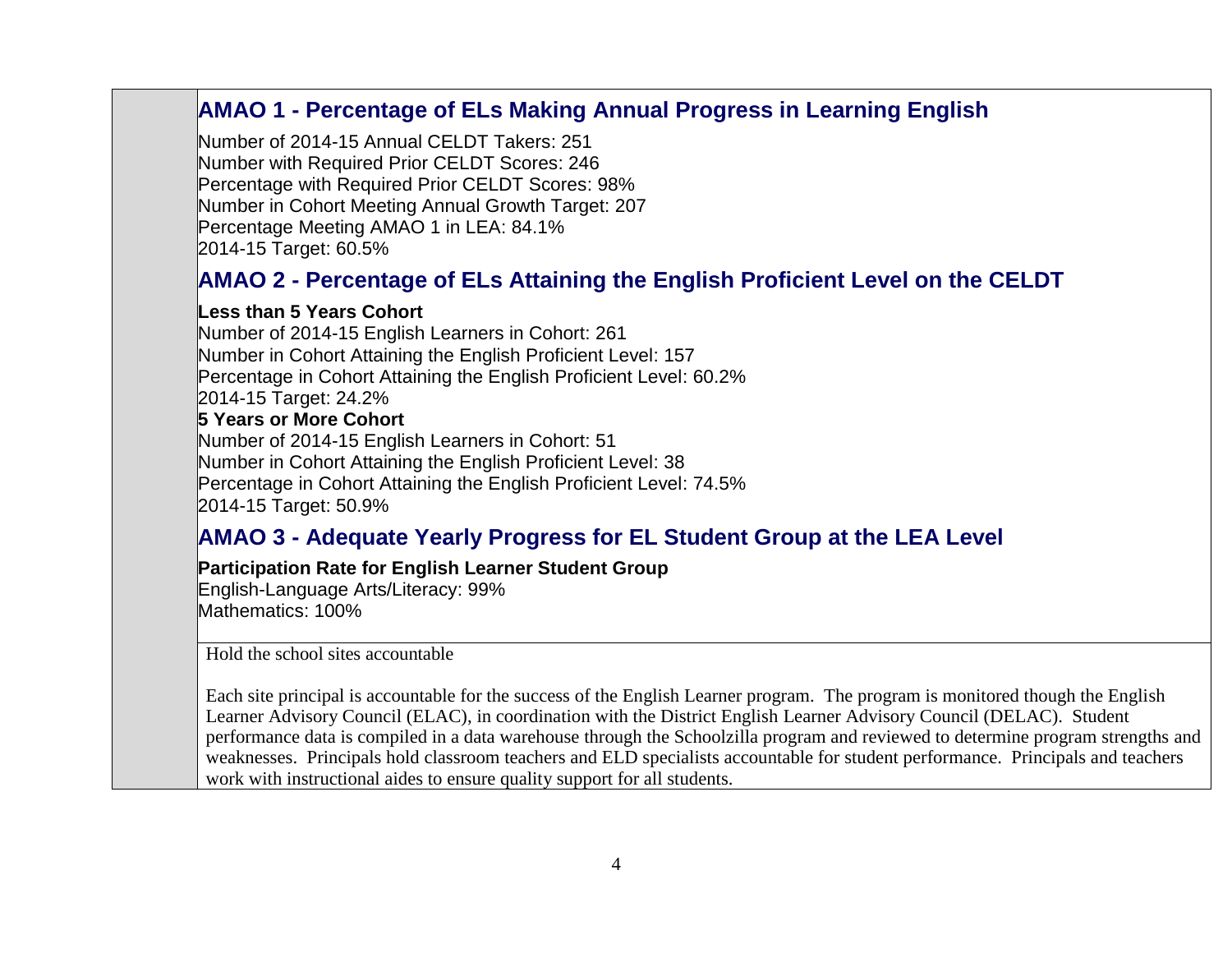Promote parental and community participation in programs for ELs

The ELD program is designed to create a welcoming community for all English Learners. The Wiseburn Unified School District assists parents through community liaisons such as our instructional aides, counselors and ELD teachers. The District has coordinated participation in English Instructionfor Parents, funded by LCAP Supplemental resources. Each child whose home language survey identifies a language other than English spoken at home receives a parent letter which states that in accordance with state and federal laws, all children who come from a home where a language other than English is spoken, must be assessed to determine their level of English proficiency. The parents receive written notification of the results of the test which informs them about the English Language Development (ELD) program. The letter describes the method of instruction within the classroom, how subject areas will be taught, how textbooks will be used and how homework assignments will be provided. These letters are translated into the primary language of the parent. Parent permission is requested for participation and then each year they are informed of their child's progress. Parents are informed of their right to have their child removed upon their request and to be enrolled in another program or method of instruction if available. Additionally at the time of this notification parents are informed about the ways they can become more involved in their child's education and the English Learner Advisory Council (ELAC). The ELAC serves as a guiding body at each school site for the ELD program. Parent surveys and informal discussions provide opportunities for parents to freely express their opinions and suggestions for the program.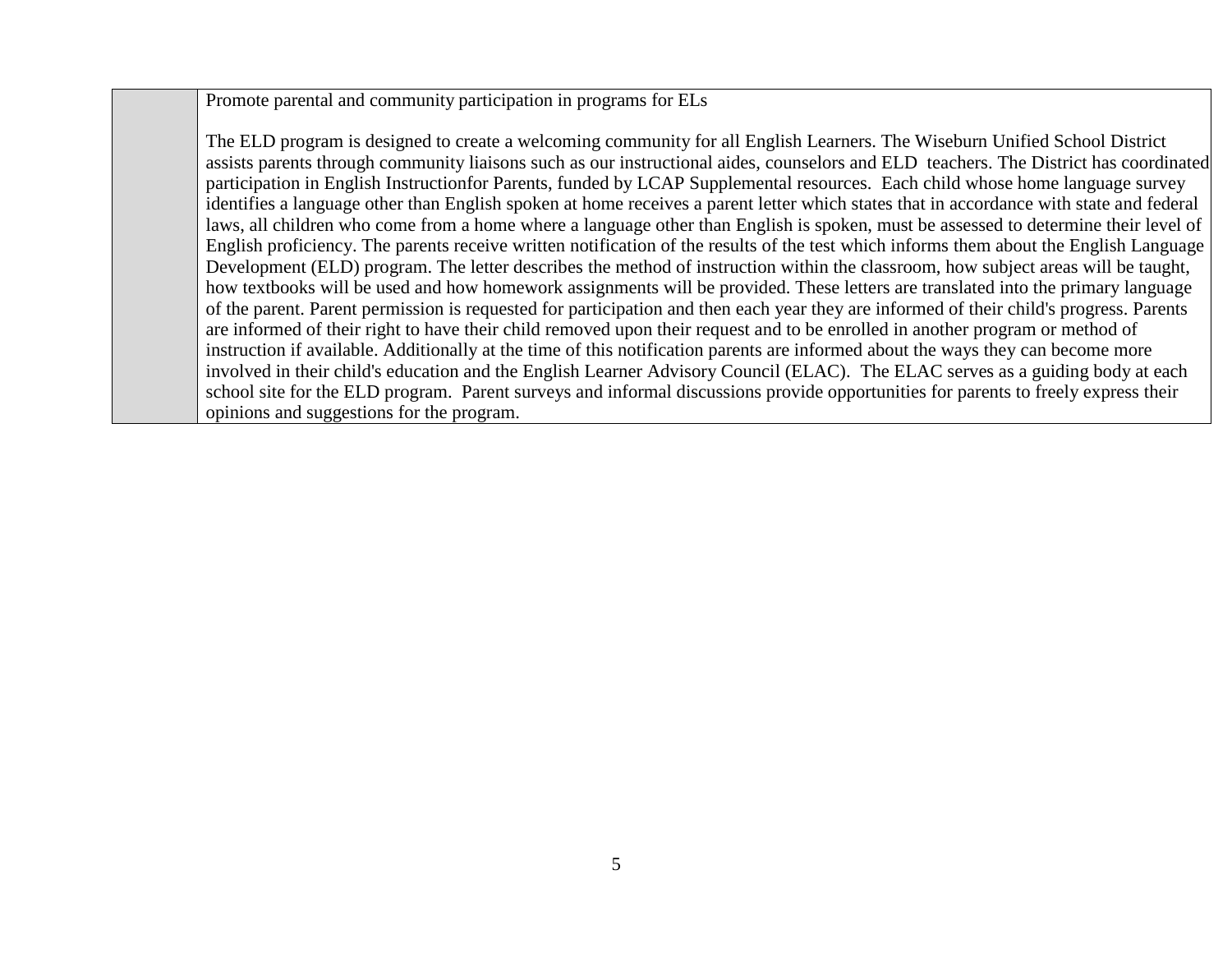|                                  |                                                                                                                                                                                                                                                                                                                                                                                                                                                                       | Persons                      | Related                   | Estimated | Funding    |  |
|----------------------------------|-----------------------------------------------------------------------------------------------------------------------------------------------------------------------------------------------------------------------------------------------------------------------------------------------------------------------------------------------------------------------------------------------------------------------------------------------------------------------|------------------------------|---------------------------|-----------|------------|--|
|                                  |                                                                                                                                                                                                                                                                                                                                                                                                                                                                       | Involved/                    | Expenditures              | Cost      | Source     |  |
|                                  |                                                                                                                                                                                                                                                                                                                                                                                                                                                                       | Timeline                     |                           |           | (EL,       |  |
| How the LEA will:                |                                                                                                                                                                                                                                                                                                                                                                                                                                                                       |                              |                           |           | Immigrant, |  |
|                                  |                                                                                                                                                                                                                                                                                                                                                                                                                                                                       |                              |                           |           | or other)  |  |
|                                  | Provide high quality language instruction                                                                                                                                                                                                                                                                                                                                                                                                                             | Superintendent, Supplemental |                           | 2016-17   | EL         |  |
|                                  | meeting the annual measurable achievement objectives<br>described in Section 3122;<br>making adequate yearly progress for limited-English-proficient Principals,<br>$\bullet$<br>students (Section 1111(b) $(2)(B)$ ;<br>annually measuring the English proficiency of LEP students so Instructional<br>$\bullet$<br>that the students served develop English proficiency while<br>meeting State academic standards and student achievement<br>(Section $111(b)(1)$ . | Deputy                       | Support for               | \$23,215  |            |  |
|                                  |                                                                                                                                                                                                                                                                                                                                                                                                                                                                       | Superintendent, English      |                           |           |            |  |
|                                  |                                                                                                                                                                                                                                                                                                                                                                                                                                                                       |                              | Learner                   |           |            |  |
|                                  |                                                                                                                                                                                                                                                                                                                                                                                                                                                                       | Teachers,                    | students                  |           |            |  |
|                                  |                                                                                                                                                                                                                                                                                                                                                                                                                                                                       |                              | provided by               |           |            |  |
|                                  |                                                                                                                                                                                                                                                                                                                                                                                                                                                                       | Aides,                       | instructional<br>aides in |           |            |  |
|                                  |                                                                                                                                                                                                                                                                                                                                                                                                                                                                       |                              | individual and            |           |            |  |
|                                  |                                                                                                                                                                                                                                                                                                                                                                                                                                                                       |                              | small groups              |           |            |  |
|                                  | Provide high quality professional development                                                                                                                                                                                                                                                                                                                                                                                                                         | Talking                      | Talking                   | \$5,000   | EL         |  |
|                                  |                                                                                                                                                                                                                                                                                                                                                                                                                                                                       | Teaching                     | <b>Teaching PD</b>        |           |            |  |
|                                  | Educational partnerships with Talking Teaching Network and the<br>Center For Equity for English Learners (CEEL) will provide specific                                                                                                                                                                                                                                                                                                                                 | Network,                     | contract                  |           |            |  |
| Required<br>Content              |                                                                                                                                                                                                                                                                                                                                                                                                                                                                       | <b>CEEL Partners</b>         |                           |           |            |  |
|                                  | training for teachers in designated and integrated ELD instruction.                                                                                                                                                                                                                                                                                                                                                                                                   |                              |                           |           |            |  |
| $\dot{B}$                        |                                                                                                                                                                                                                                                                                                                                                                                                                                                                       |                              |                           |           |            |  |
|                                  |                                                                                                                                                                                                                                                                                                                                                                                                                                                                       |                              |                           |           |            |  |
|                                  |                                                                                                                                                                                                                                                                                                                                                                                                                                                                       |                              |                           |           |            |  |
|                                  | <b>Goal 2 Improvement Plan Addendum* (IPA) for items A-B:</b>                                                                                                                                                                                                                                                                                                                                                                                                         | N/A                          |                           |           |            |  |
|                                  |                                                                                                                                                                                                                                                                                                                                                                                                                                                                       |                              |                           |           |            |  |
|                                  |                                                                                                                                                                                                                                                                                                                                                                                                                                                                       |                              |                           |           |            |  |
|                                  |                                                                                                                                                                                                                                                                                                                                                                                                                                                                       |                              |                           |           |            |  |
| for Year 2<br><b>C. Required</b> | Please describe the factors contributing to failure to meet desired accountability measures.                                                                                                                                                                                                                                                                                                                                                                          |                              |                           |           |            |  |
|                                  |                                                                                                                                                                                                                                                                                                                                                                                                                                                                       |                              |                           |           |            |  |
|                                  |                                                                                                                                                                                                                                                                                                                                                                                                                                                                       |                              |                           |           |            |  |
|                                  |                                                                                                                                                                                                                                                                                                                                                                                                                                                                       |                              |                           |           |            |  |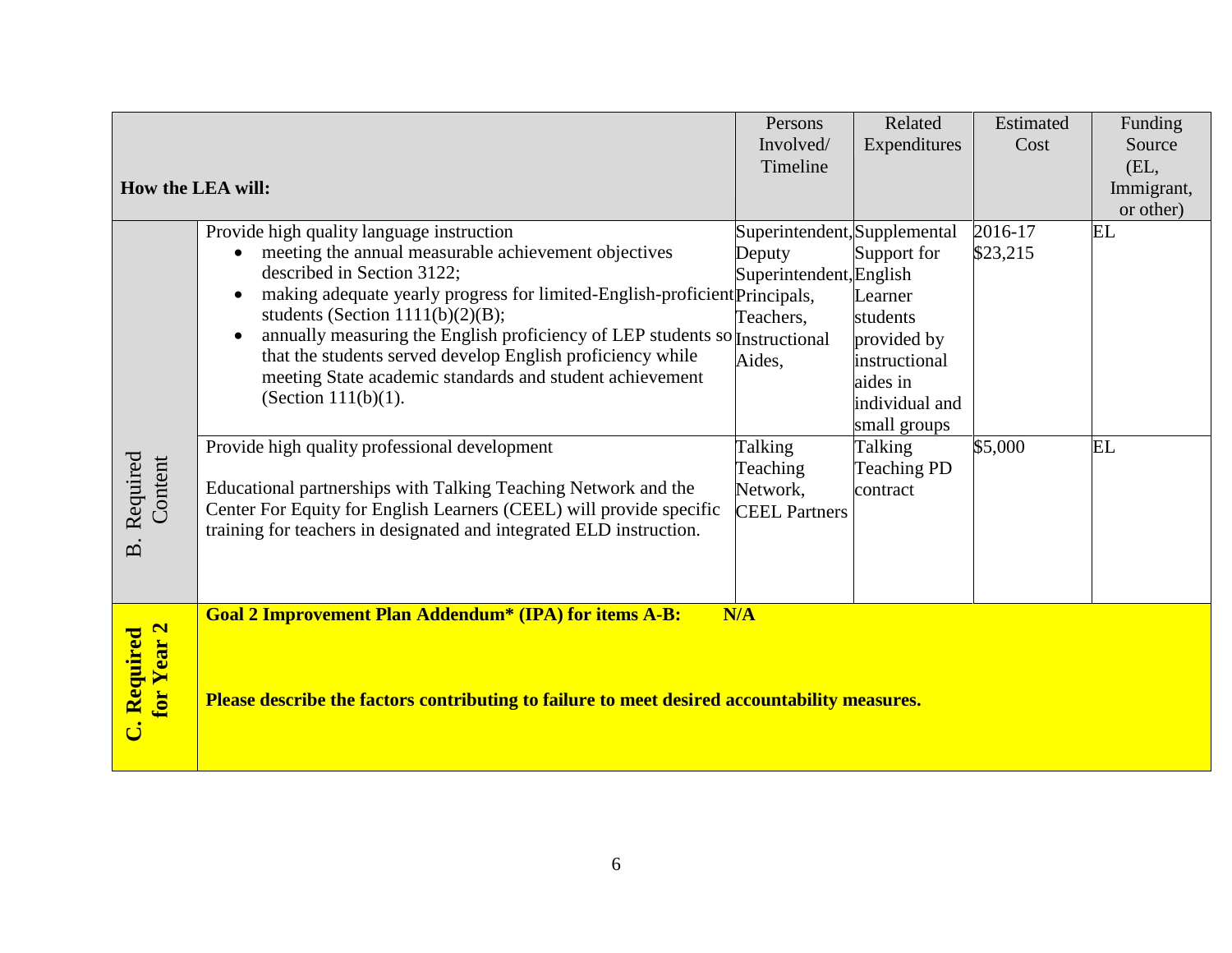|                                           | <b>Goal 2 IPA* for items A-B:</b><br>N/A                                                         |  |  |  |  |  |
|-------------------------------------------|--------------------------------------------------------------------------------------------------|--|--|--|--|--|
| ior<br>$\overline{\mathbf{B}}$<br>Require | Please describe the factors contributing to failure to meet desired accountability measures.     |  |  |  |  |  |
|                                           | Please describe all required modifications to curriculum,<br>program, and method of instruction. |  |  |  |  |  |